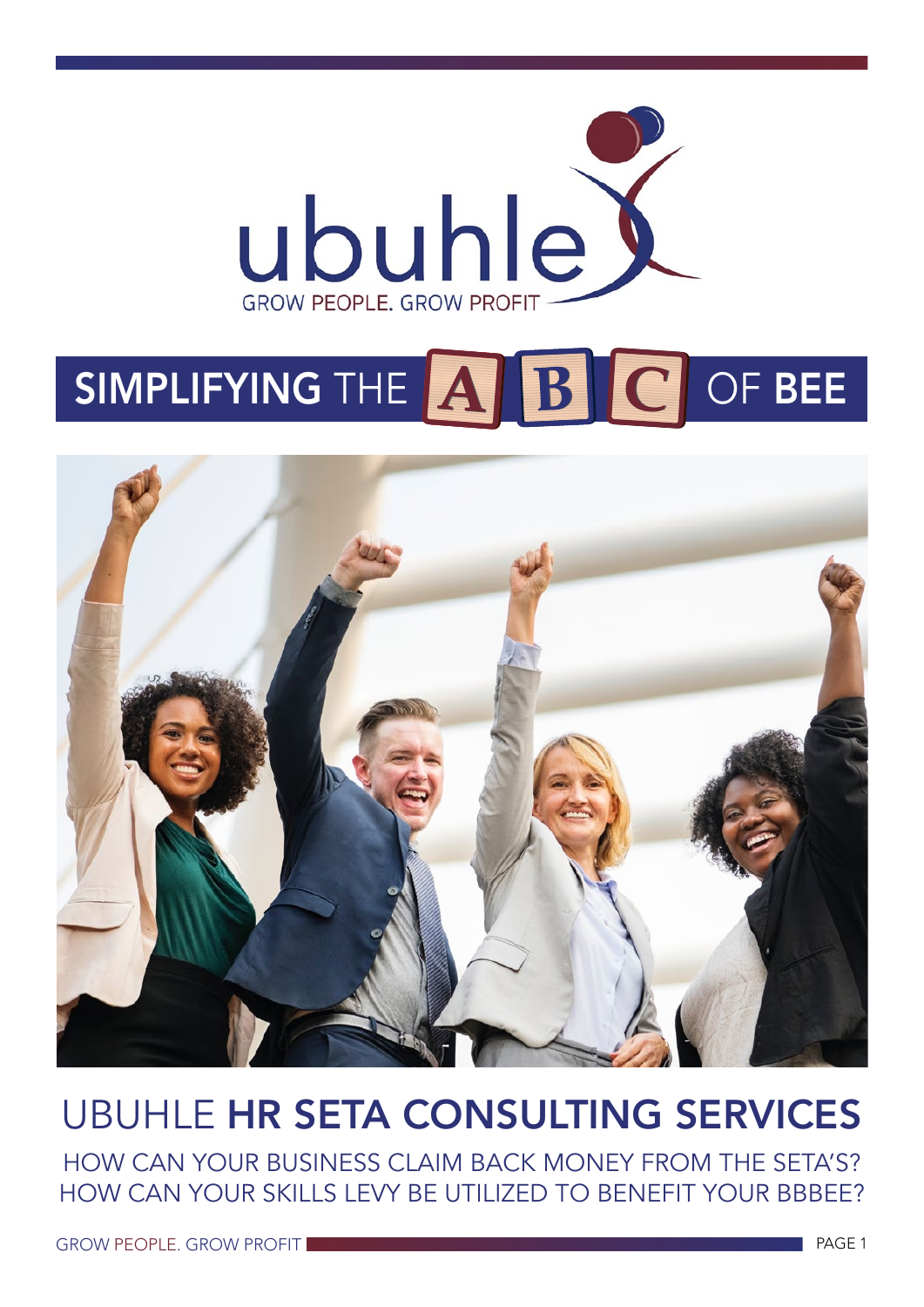# UBUHLE HR CAN ASSIST YOU

UBUHLE HR is one of the leading HR, Training and Development Consultancies in Southern Africa. We have been managing SETA processes for clients across various sectors for the past 13 years. Our clients include corporate, medium and small organisations. UBUHLE HR is an accredited SETA provider and a member of the Institute of People Management (IPM). UBUHLE HR is a BBBEE Level 4 Contributor.

The Skills Development Facilitator (SDF) is a crucial role within your organisation to enable growth. At Ubuhle HR & Management Consultants, we offer SDF Services that alleviates the administrative burden of implementing learnerships and skills development initiatives.



#### OUR SERVICES INCLUDE THE FOLLOWING:

#### 1. Skills audit

• Conduct an annual Skills Audit at the Client with the purpose of determining training needs;

#### 2. Completion and submission of WSP and ATR

- Assist with the compilation and submission of a Workplace Skills Plan (WSP) to the relevant Seta on or before the official deadline date to qualify for mandatory and pivotal grants;
- Assist with the compilation and submission of an Annual Training Report (ATR)/ Implementation Report to the relevant Seta before the deadline;

#### 3. Follow up on SETA grants

• Liaise with the Seta and ensure the quarterly disbursement of mandatory and pivotal grants to the Client;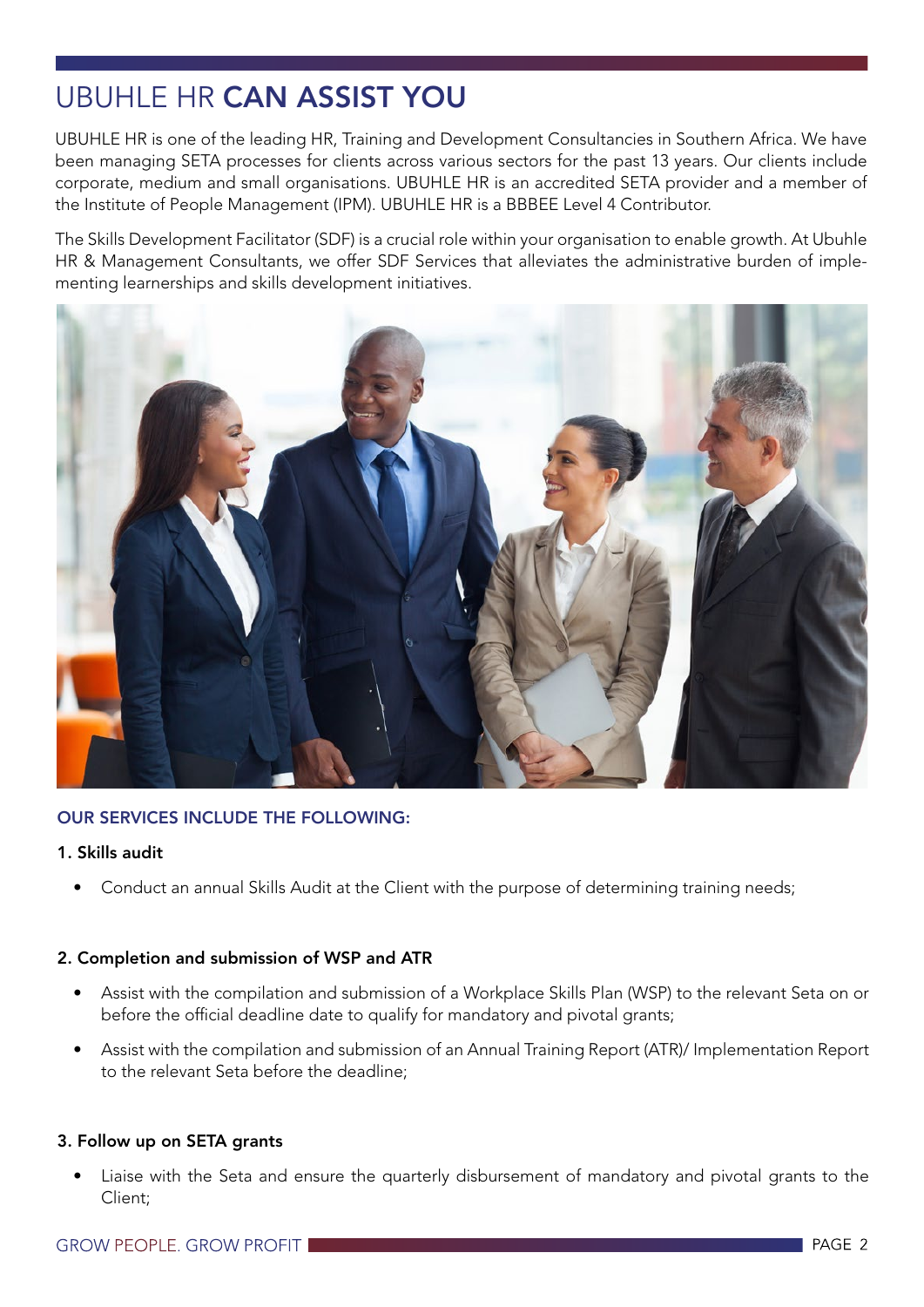#### 4. Ensure the implementation of the workplace skills plan by providing assistance with:

- Sourcing, appointing and managing accredited/approved training service providers to conduct the training as outlined in the Workplace Skills Plan;
- Scheduling of training:
- Performing training arrangements and logistics;
- Quality assuring all training conducted by training providers;
- Maintaining records of training attendance, learner and facilitator feedback, certification and training reports;

#### 5. Learnership implementation and management

• Advise on the implementation of learnerships and assist with the management and auditing of these learnerships and ensuring the proper assessments of the learners on the learnership;

#### 6. Monthly training reports

• Provide a detailed training report and supplementary records to the Client at the end of every month;

#### 7. BBBEE & skills development

Record keeping of all training as proof, in order to achieve 20% skills development requirement for BBBEE rating;

#### 8. Health and safety training

• Project management of H&S and compliancy training;

#### 9. Tax incentives

• Advice on tax incentives on Learnerships from the government and IT180 submissions;

#### 10. SETA stakeholder representation

• Representing the company at SETA Stakeholder meetings.

Cost of Services for SETA consulting services are split into a small monthly retainer over 12 months.